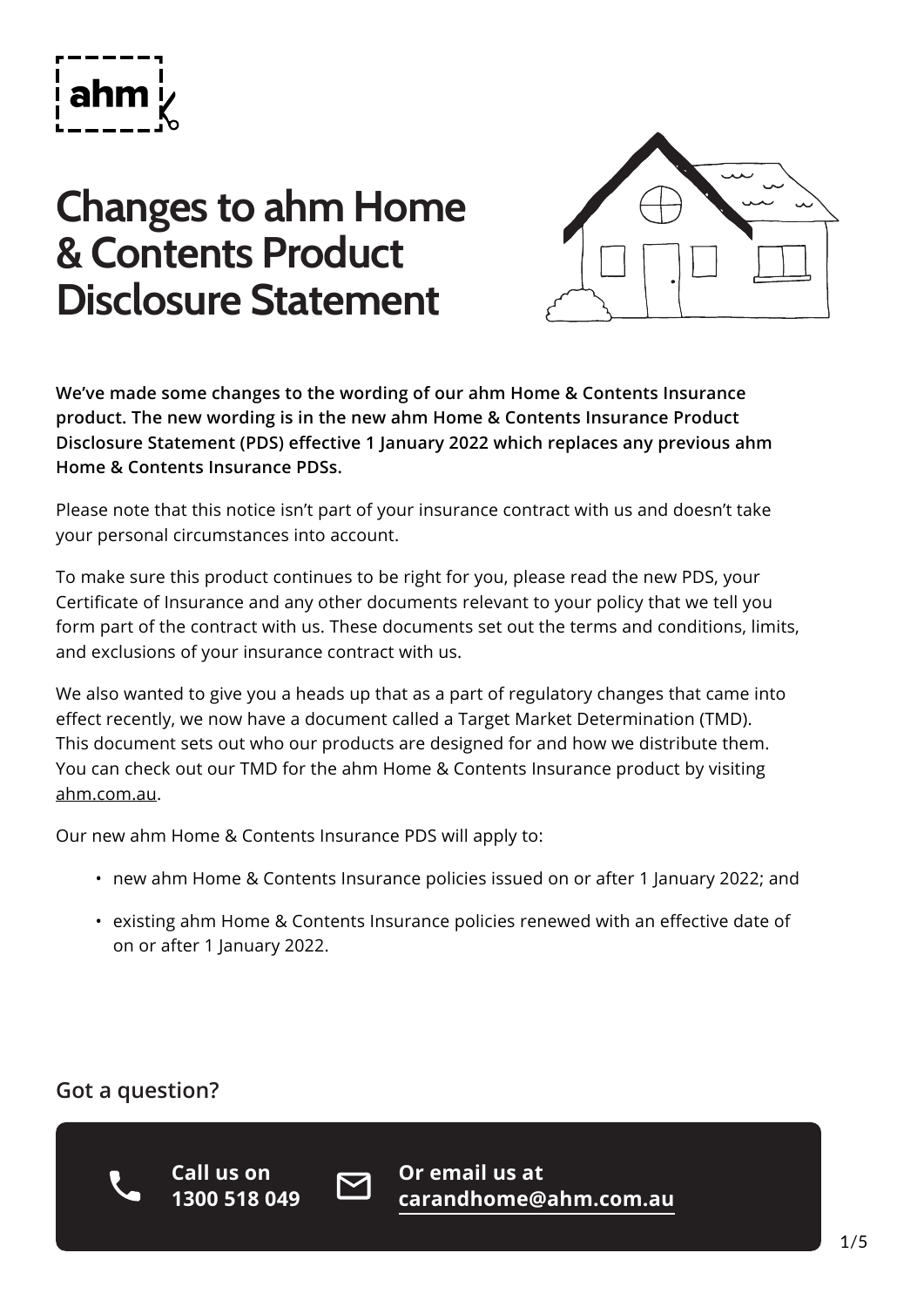# **Changes made to the ahm Home & Contents Insurance PDS**

### **Introduction of a new section in the PDS 'Who is this product for?'**

We've introduced a new section in the PDS that gives you a summary about who our products are designed for (our target market). You can check out the full details of our TMD by visiting [ahm.com.au](http://ahm.com.au).

## **Escape of liquid has been updated**

We've expanded this section (page 33) of the PDS to include new definitions on what is and is not covered. We have added a new exclusion for loss or damage caused by the escape of liquid from a fixed item used to hold liquid due to overflowing as a result of a tap being left on.

# **Changes to Legal liability**

We've expanded the asbestos legal liability exclusion such that we will not pay for legal liability that arises:

• from or that concerns asbestos (including any materials containing asbestos in any form or quantity).

Please check out page 48 of the PDS for more information.

### **Changes to 'Your home does not include' section**

We've introduced the following items to the list of items that aren't included as forming part of your home under the policy:

• Trees, shrubs, hedges, other plant life and artificial grass.

Please check out page 21 of the PDS for more information.

### **Got a question?**



**Call us on 1300 518 049**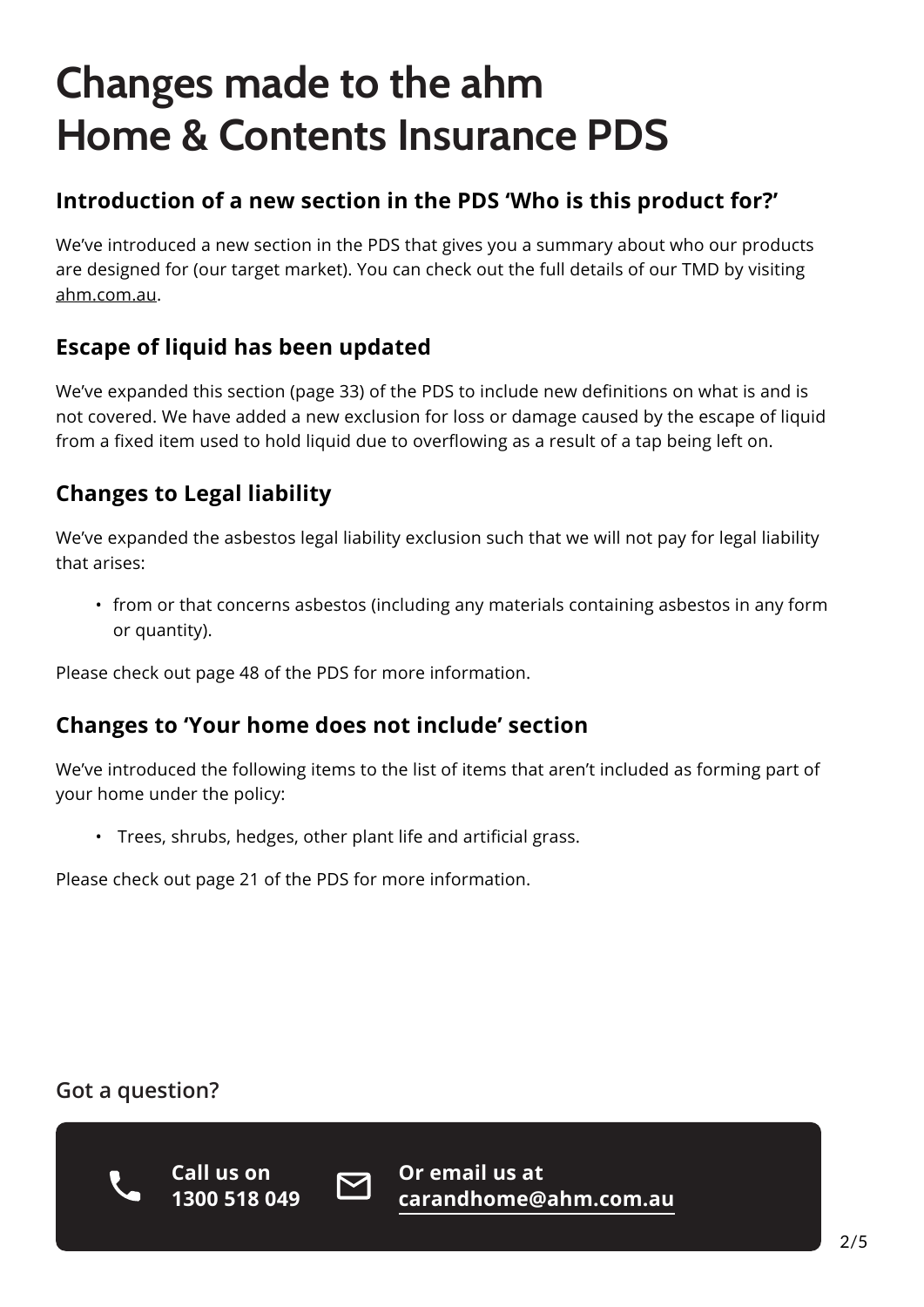# **Changes made to the ahm Home & Contents Insurance PDS**

### **Changes to General exclusions**

We've introduced a general exclusion for infectious diseases.

We've also introduced the following general exclusions in relation to business use:

- loss of inventory and/or cash out of or in connection with any business, profession or occupation; and
- liability, business interruption, malicious acts, theft or attempted theft out of or in connection with any business, profession or occupation.

Please check out pages 54-56 of the PDS for more information.

### **Changes to the 'Your contents do not include' section**

We've introduced the following items to the list of items that aren't included as contents under the policy:

- Gold and/or silver bullion; and
- Negotiable instruments and other documents that can be cashed (including coupons and gift cards).

This means that loss of, or damage to, these items are excluded from cover under the policy.

Please check out page 23 of the PDS for more information.

### **Changes to fixed limits for contents**

We have introduced fixed limits for alcohol (including wine):

- \$500 for each insured event under Basic Cover; or
- \$1,000 for each insured event under Comprehensive Cover.

### **Got a question?**



**Call us on 1300 518 049**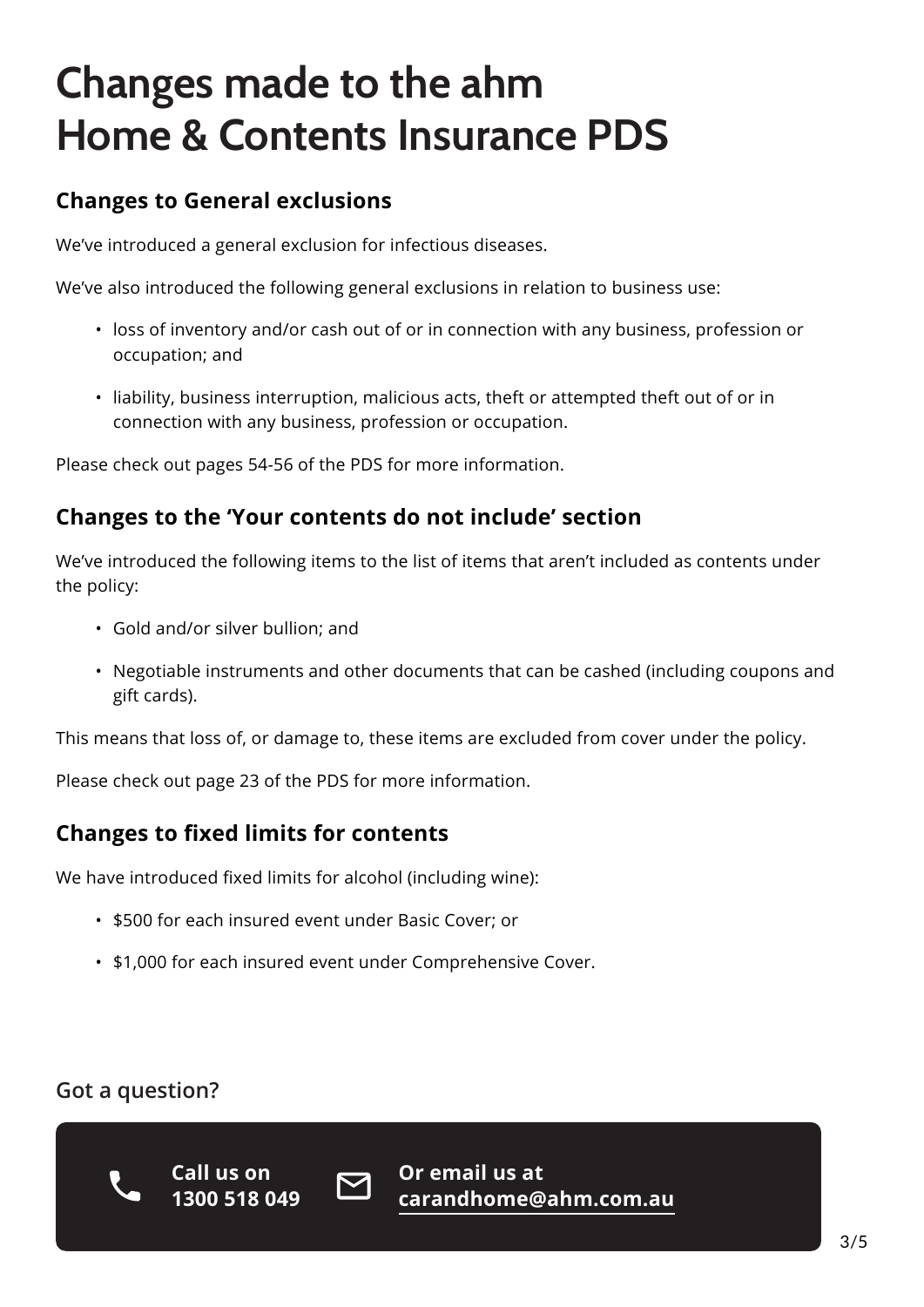# **Changes made to the ahm Home & Contents Insurance PDS**

### **Changes to Additional benefits 'Food spoilage' section**

We've limited coverage to only include loss of or spoilage of frozen or refrigerated food caused by an unforeseeable failure of the public electricity supply to your home.

We've also limited coverage to exclude loss of or spoilage of frozen or refrigerated food caused by an insured event.

An excess of \$100 will apply for a claim under this additional benefit.

Please check out page 44 of the PDS for more information.

### **Changes to the Duty of Disclosure**

We've replaced the Duty of Disclosure with 'Your duty to answer honestly'. Please check out page 58 of the PDS for more information.

### **Changes to renewing your policy**

We've clarified that when we offer renewal, we may offer you a different level of cover if you don't fall within our target market for your existing level of cover as set out in our TMD. For more information, please check out our ahm Home & Contents Insurance TMD at [ahm.com.au](http://ahm.com.au).

If we do need to offer you a different level of cover, we'll always let you know before your policy renews and you can chat with one of our friendly team members about any questions or concerns you may have.

We've also added the ability for you to opt out of automatic renewal by contacting us.

### **Got a question?**



**Call us on 1300 518 049**